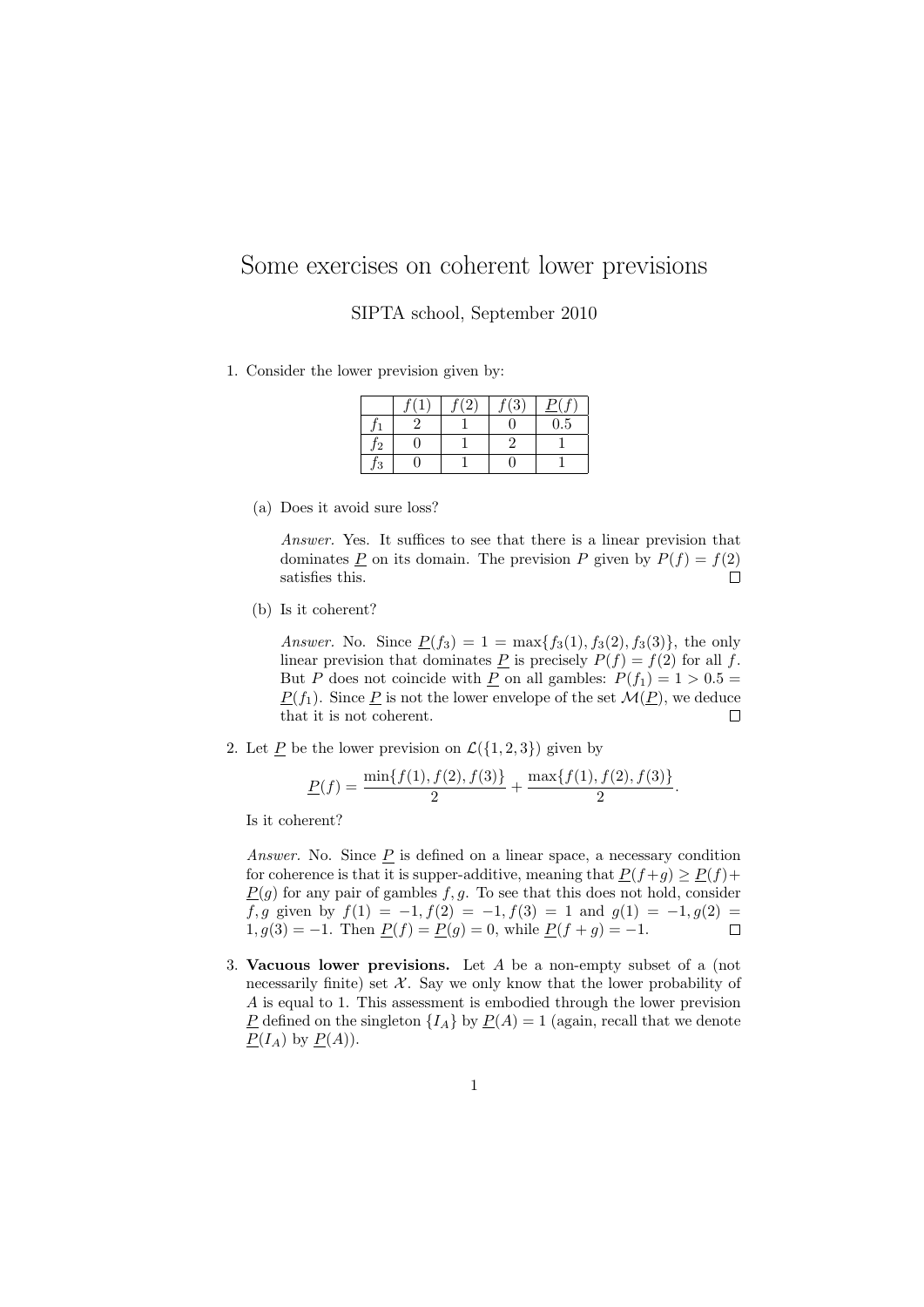(a) Show that the vacuous lower prevision relative to A, defined by

$$
\underline{P}_A(f) := \inf_{x \in A} f(x)
$$

for any  $f \in \mathcal{L}(\mathcal{X})$ , is a coherent lower prevision on  $\mathcal{L}(\mathcal{X})$ .

Answer. The domain of  $P_A$  is a linear space, so it suffices to check that

- (i)  $\underline{P}_A(f) \geq \inf_{x \in \mathcal{X}} f(x)$  for any  $f \in \mathcal{L}(\mathcal{X}),$
- (ii)  $\underline{P}_A(\lambda f) = \lambda \underline{P}_A(f)$  for any  $f \in \mathcal{L}(\mathcal{X})$  and any  $\lambda > 0$ , and
- (iii)  $\underline{P}_A(f+g) \ge \underline{P}_A(f) + \underline{P}_A(g)$  for any  $f, g \in \mathcal{L}(\mathcal{X})$ .

 $\Box$ 

(b) Prove that the natural extension  $\underline{E}$  of  $\underline{P}$  is equal to the vacuous lower prevision relative to A:

$$
\underline{E}(f) = \underline{P}_A(f) = \inf_{x \in A} f(x),
$$

for any  $f \in \mathcal{L}(\mathcal{X})$ .

Answer 1: Primal Approach.  $E(f)$  is equal to the supremum achieved by the free variable  $\gamma$  subject to the constraint

$$
f - \gamma \ge \lambda (I_A - 1) \tag{0.1}
$$

with variable  $\lambda \geq 0$ . Note that  $\gamma = \inf_{x \in A} f(x)$  and  $\lambda = \inf_{x \in A} f(x)$ inf<sub>x∈X</sub>  $f(x)$  yields a feasible solution of Eq. (0.1). Therefore,  $E(f)$  ≥  $\inf_{x \in A} f(x)$ .

Let  $\gamma$  and  $\lambda$  constitute any feasible solution of Eq. (0.1). Then, since  $\inf_{x \in A}$  is monotone, we find in particular that

$$
\inf_{x \in A} f(x) - \gamma \ge \inf_{x \in A} \lambda (I_A(x) - 1)
$$

Note that the right hand side is zero. Hence,  $\gamma \leq \inf_{x \in A} f(x)$ . Therefore, also  $\underline{E}(f) \le \inf_{x \in A} f(x)$ . But, we already proved that  $\underline{E}(f) \ge \inf_{x \in A} f(x)$ , and hence,  $E(f) = \inf_{x \in A} f(x)$ . □  $\inf_{x \in A} f(x)$ , and hence,  $\underline{E}(f) = \inf_{x \in A} f(x)$ .

Answer 2: Dual Approach. Again consider the set  $\mathcal{M}(P)$  of linear previsions on  $\mathcal{L}(\mathcal{X})$  that dominate P. Now, if we can show that

$$
\operatorname{ext} \mathcal{M}(\underline{P}) = \{ \underline{P}_x \colon x \in A \}. \tag{0.2}
$$

then the claim is established, since in that case

$$
\underline{E}(f) = \inf_{Q \in \mathcal{M}(\underline{P})} Q(f) = \inf_{Q \in \text{ext}\mathcal{M}(\underline{P})} Q(f) = \inf_{x \in A} \underline{P}_x(f) = \inf_{x \in A} f(x).
$$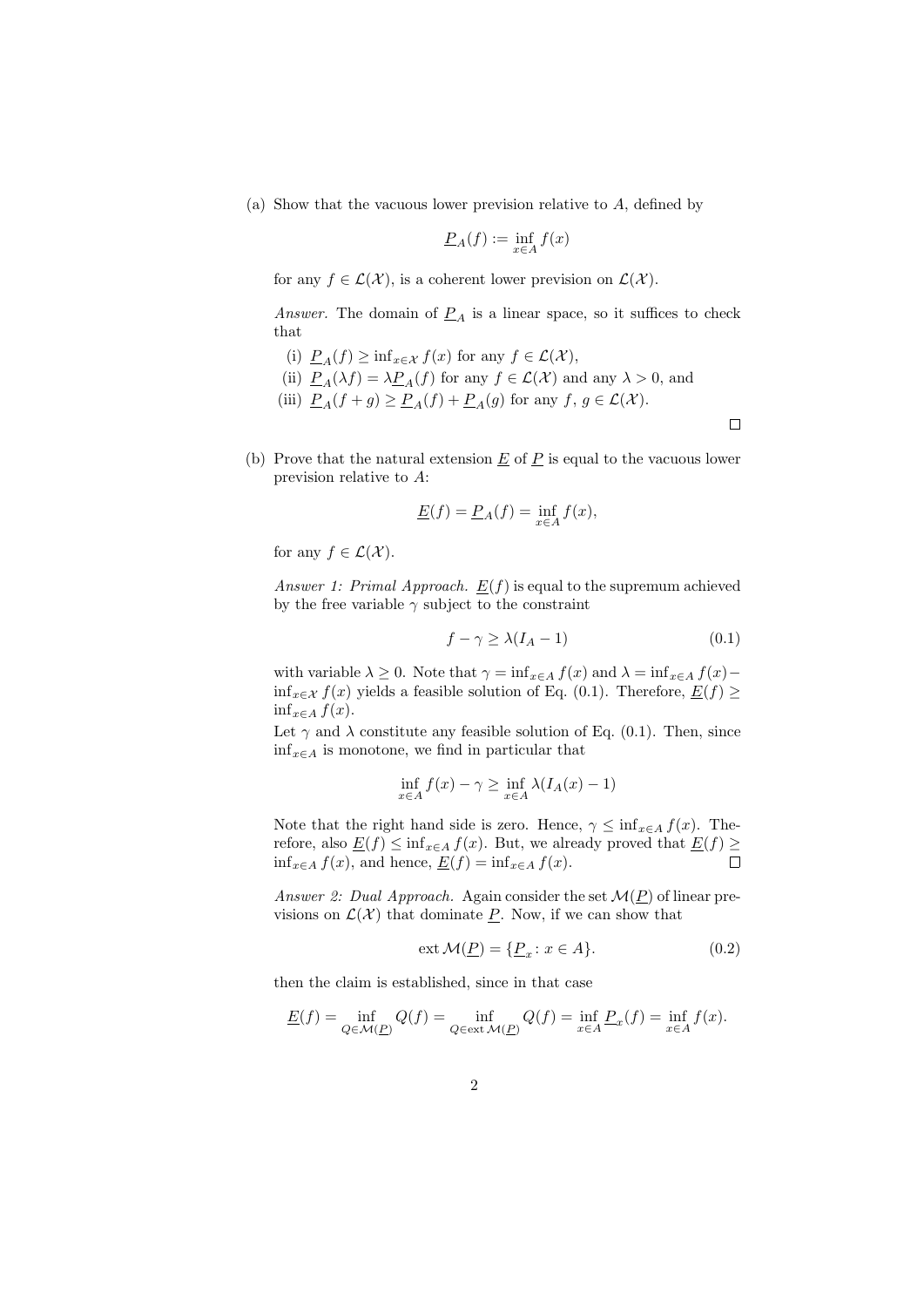We shall prove Eq.  $(0.2)$  in case that X is a finite set (it holds in general case, but the proof becomes a bit more complex).

Assume that X is a finite set. To see that Eq. (0.2) holds, let  $Q \in$  $\mathcal{M}(\underline{P})$ . Observe that

$$
Q(\{x\})=1-Q(\mathcal{X}\setminus\{x\})\leq 1-Q(A)=0
$$

for any  $x \notin A$ , and hence

$$
\sum_{x \in A} Q(\{x\}) = \sum_{x \in \mathcal{X}} Q(\{x\}) = 1.
$$

This implies that any  $Q \in \mathcal{M}(\underline{P})$  is a convex mixture of  $\underline{P}_x$  for  $x \in A$ (see exercise on linear previsions):

$$
Q(f) = \sum_{x \in \mathcal{X}} Q(\{x\}) f(x) = \sum_{x \in A} Q(\{x\}) f(x) = \sum_{x \in A} Q(\{x\}) \underline{P}_x(f).
$$

Since all  $\underline{P}_x$  are linearly independent, Eq. (0.2) follows.

 $\Box$ 

 $\Box$ 

Answer 3: Least Committal Extension. The statement is established if we show that  $P_A$  is the point-wise smallest coherent lower prevision on  $\mathcal{L}(\mathcal{X})$  which dominates  $\underline{P}$  on  $\{I_A\}.$ 

Suppose Q is another coherent lower prevision on  $\mathcal{L}(\mathcal{X})$  which dominates  $\underline{P}$  on  $\{I_A\}$ , that is,  $Q(A) = 1$ . Let  $f \in \mathcal{L}(\mathcal{X})$ . It is easy to check that

$$
f \ge \underline{P}_A(f) + [\underline{P}_A(f) - \underline{P}_{\mathcal{X}}(f)](I_A - 1),
$$

where  $\underline{P}_{\mathcal{X}}(f) = \inf_{x \in \mathcal{X}} f(x)$ . Since  $\underline{Q}$  is coherent, this implies that

$$
\begin{aligned} \mathcal{Q}(f) &\geq \mathcal{Q}\big(\mathcal{P}_A(f) + [\mathcal{P}_A(f) - \mathcal{P}_{\mathcal{X}}(f)](I_A - 1)\big) \\ &= \mathcal{P}_A(f) + [\mathcal{P}_A(f) - \mathcal{P}_{\mathcal{X}}(f)]\mathcal{Q}(I_A - 1)\big) \\ &= \mathcal{P}_A(f), \end{aligned}
$$

since  $Q(I_A - 1) = Q(A) - 1 = 0$ . This establishes the proof.

- (c) Extra exercise. Each one of the questions (b), (c) and (d) can be solved in three different ways, either using
	- (i) the primal form—combinations of desirable gambles,
	- (ii) the dual form—sets of probability measures, or
	- (iii) the properties of coherence and natural extension, invoking the result proven in the preparatory exercise (a).

Invoke each one of the methods (i), (ii) and (iii) to answer each one of the questions (b), (c) and (d). You may cheat when solving question (d) using method (ii): it is much easier if you assume that  $\mathcal X$  is finite.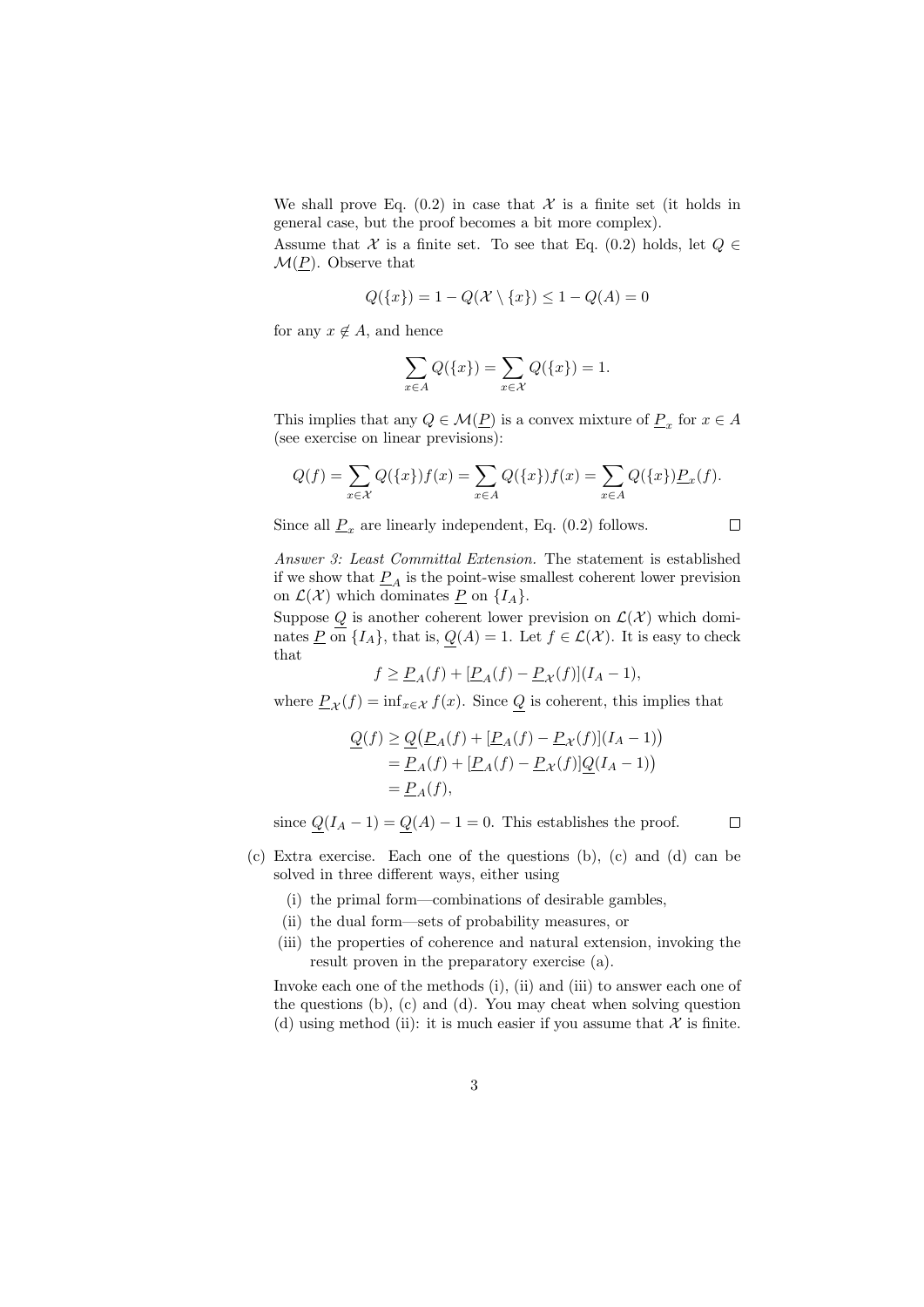- 4. Consider an urn with 10 balls, of which 3 are red, and the other 7 are either blue or yellow.
	- (a) Determine the set  $M$  of linear previsions that represent the possible compositions of the urn.

Answer. The set of possible compositions of the urn is given by the following table:

| Red            | Blue           | Yellow         |
|----------------|----------------|----------------|
| 3              |                |                |
| $\overline{3}$ | 1              | 6              |
| $\overline{3}$ | $\overline{2}$ | 5              |
| $\overline{3}$ | 3              | 4              |
| $\overline{3}$ | 4              | 3              |
| $\overline{3}$ | $\overline{5}$ | $\overline{2}$ |
| 3              | 6              |                |
| 3              |                |                |

It produces the following sets of linear previsions (we give the probability mass functions which are their restrictions to events):

| $P_i$                                   | Red | Blue           | Yellow         |
|-----------------------------------------|-----|----------------|----------------|
| $\overline{P_1}$                        | 3   | 0              |                |
| $\frac{P_2}{P_3}$                       | 3   | 1              | 6              |
|                                         | 3   | $\overline{2}$ | $\overline{5}$ |
| $\overline{P_4}$                        | 3   | 3              | 4              |
| $\overline{P_5}$                        | 3   | 4              | 3              |
|                                         | 3   | 5              | $\overline{2}$ |
| $\frac{\overline{P_6}}{\overline{P_7}}$ | 3   | 6              | 1              |
| $P_8$                                   | 3   |                | 0              |

 $\Box$ 

(b) Let f be a gamble given by  $f(blue) = 2, f(\text{red}) = 1, f(\text{yellow}) = -1.$ Which is the lower prevision of  $f$ ?

Answer. The lower prevision of  $f$  is the lower envelope of the set  ${P_1(f), P_2(f), \ldots, P_8(f)}$ , which in this case is equal to  $\underline{P(f)} = 0.3 \cdot$  $1 - 0.7 \cdot 1 = 0.4.$  $\Box$ 

(c) Do the same for an arbitrary gamble g.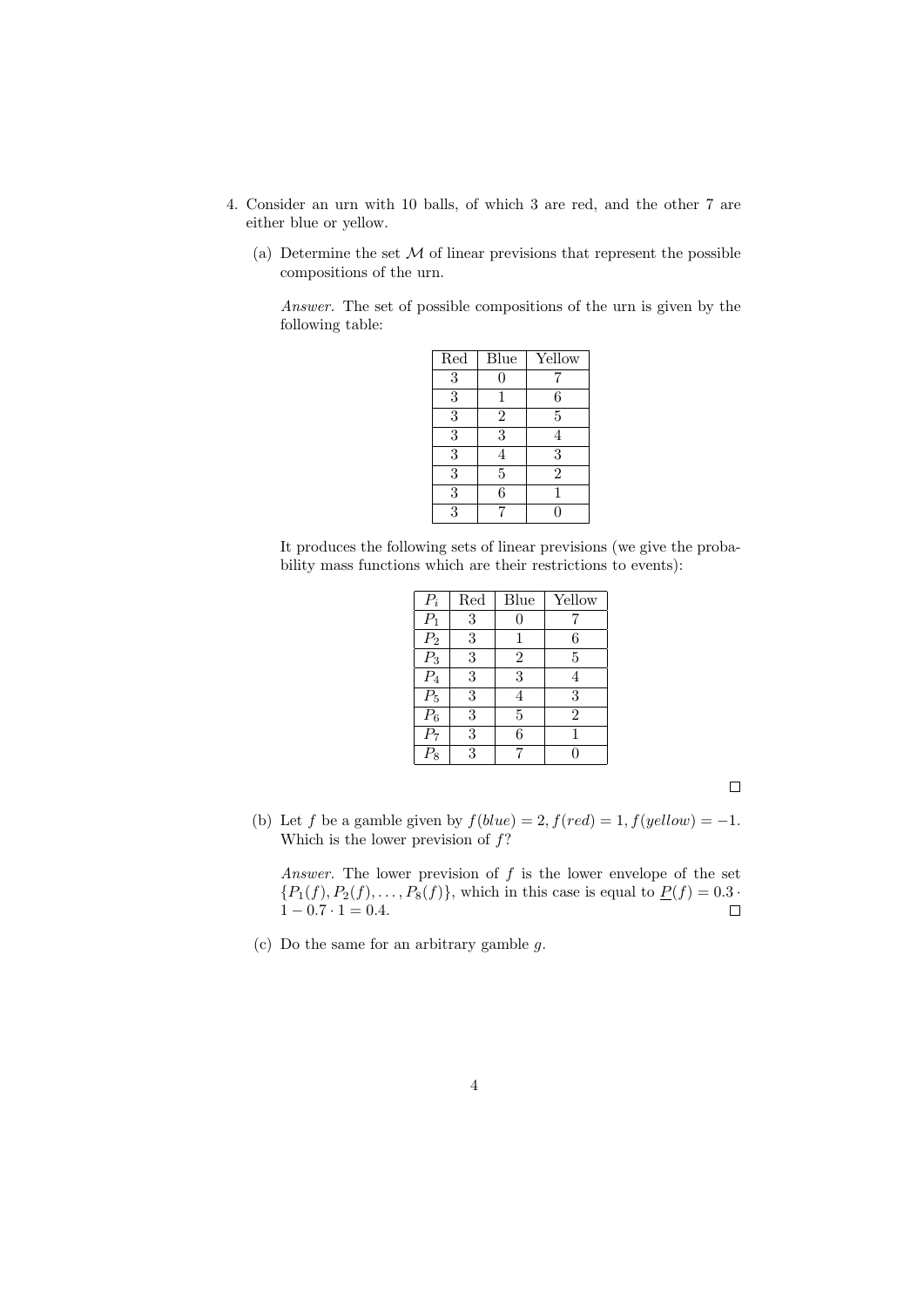Answer. Again, we have  $\underline{P}(f) = \min\{P_1(f), P_2(f), \ldots, P_8(f)\}$ ; since  $P_2, \ldots, P_7$  are convex combinations of  $P_1, P_8$ , it follows that

$$
\underline{P}(f) = \min\{p_1(f), P_8(f)\}\
$$
  
= min{0.3f(blue) + 0.7f(yellow), 0.3f(blue) + 0.7f(red)}  
= 0.3f(blue) + 0.7 min{f(yellow), f(red)}.

 $\Box$ 

5. Let  $\mathcal{X} = \{1, 2, 3\}$ , and consider the following sets of desirable gambles:

$$
\mathcal{K}_1 := \{ f : f(1) + f(2) + f(3) \ge 0 \}
$$
  

$$
\mathcal{K}_2 := \{ f : \max\{ f(1), f(2), f(3) \} \ge 0 \}.
$$

(a) Are  $\mathcal{K}_1, \mathcal{K}_2$  coherent?

Answer. To see that the set of gambles  $\mathcal{K}_1$  is coherent, we check that if verifies axioms  $(D1)$ – $(D5)$  (note that because we are dealing with finite spaces, we can use maximum instead of supremum and minimum instead of infimum):

- (D1) Take a gamble f such that max  $f < 0$ ; then  $f(1) + f(2) + f(3) \le$  $3 \max f < 0$ , whence  $f \notin \mathcal{K}_1$ .
- (D2) Conversely, if  $f \ge 0$  then  $f(1) + f(2) + f(3) \ge 0$ , whence  $f \in \mathcal{K}_1$ .
- (D3) If  $f,g\in \mathcal{K}_1$ , then  $f(1)+f(2)+f(3)\geq 0$  and  $g(1)+g(2)+g(3)\geq 0$ 0. As a consequence,  $(f + g)(1) + (f + g)(2) + (f + g)(3) =$  $f(1) + f(2) + f(3) + g(1) + g(2) + g(3) \ge 0$ , and this means that  $f + g \in \mathcal{K}_1$ .
- (D4) Consider  $f \in \mathcal{K}_1$  and  $\lambda > 0$ ; then since  $f(1) + f(2) + f(3) \geq 0$ , we deduce that  $(\lambda f)(1) + (\lambda f)(2) + (\lambda f)(3) = \lambda (f(1) + f(2) + f(3)) \ge$ 0. This implies that  $\lambda f \in \mathcal{K}_1$ .
- (D5) Assume that  $f + \epsilon$  belongs to  $\mathcal{K}_1$  for every  $\epsilon > 0$ ; then  $(f +$  $\epsilon$ (1) +  $(f + \epsilon)$ (2) +  $(f + \epsilon)$ (3) =  $f(1) + f(2) + f(3) + 3\epsilon \ge 0$  for all  $\epsilon > 0$ , whence  $f(1) + f(2) + f(3) \geq -3\epsilon \ \forall \epsilon > 0$  and therefore  $f(1) + f(2) + f(3) \geq 0$ . This means that  $f \in \mathcal{K}_1$ .

To see that the set  $\mathcal{K}_2$  is not coherent, it suffices to note that it does not satisfy axiom  $(D3)$ : consider the gambles  $f, g$  given by

$$
f(1) = 1, f(2) = f(3) - 2;
$$
  $g(2) = 1, g(1) = g(3) = -2;$ 

then it holds that max  $f = \max q = 1$ , whence both f and g belong to  $\mathcal{K}_2$ ; however,  $(f+g)(1) = (f+g)(2) = -1$ ,  $(f+g)(3) = -4$ , whence  $f + g \notin \mathcal{K}_2$ .

 $\Box$ 

(b) If they are, which is the lower prevision they induce on the gamble f given by  $f(1) = 2$ ,  $f(2) = 3$ ,  $f(3) = -1$ ?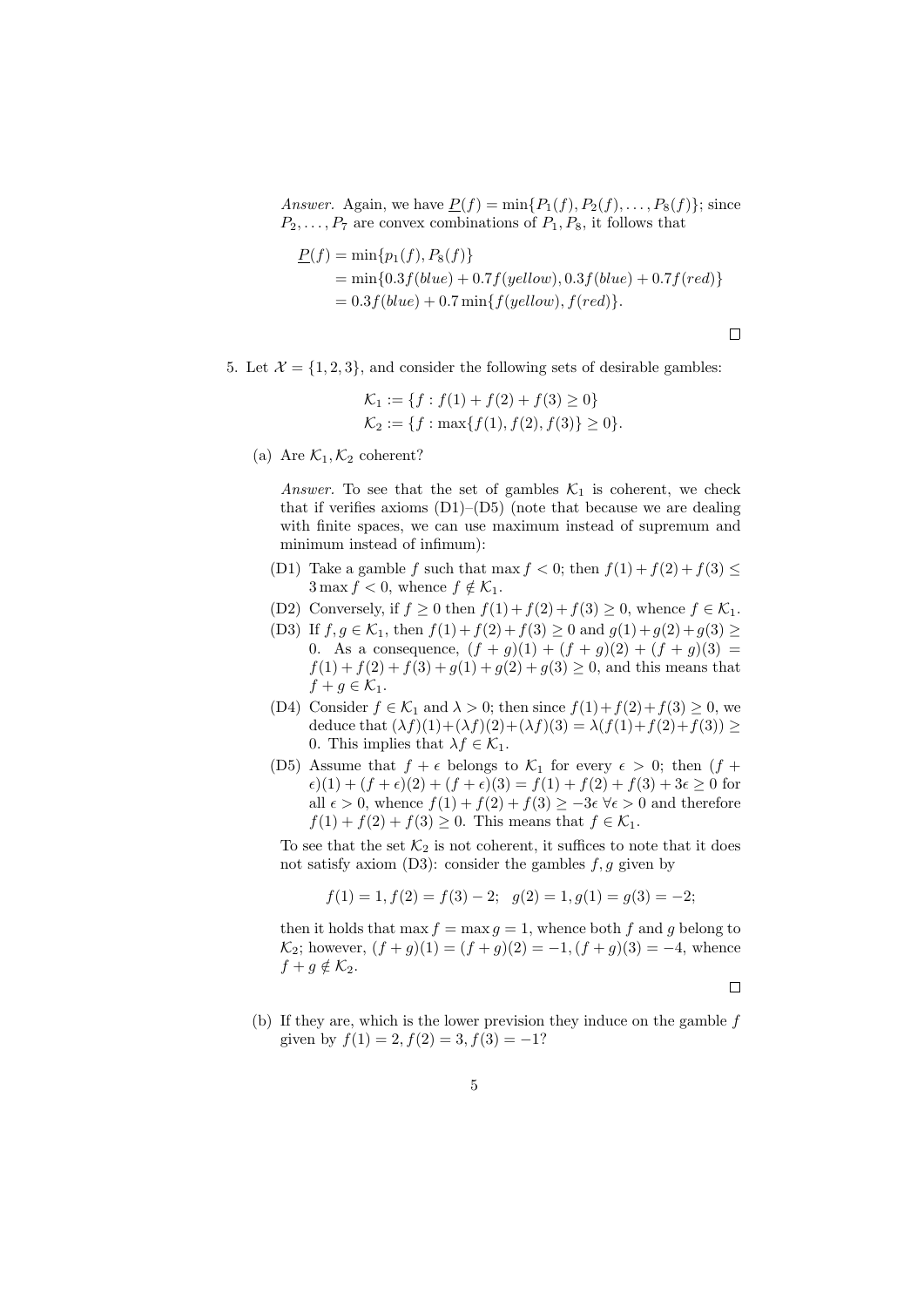Answer. We only need to verify it for  $\mathcal{K}_1$ . Taking into account the correspondence between sets of desirable gambles and coherent lower previsions, we have that

$$
\underline{P}(f) = \sup \{ \mu : f - \mu \in \mathcal{K}_1 \}
$$
  
=  $\sup \{ \mu : (f - \mu)(1) + (f - \mu)(2) + (f - \mu)(3) \ge 0 \}$   
=  $\sup \{ \mu : f(1) + f(2) + f(3) - 3\mu \ge 0 \}$   
=  $\sup \{ \mu : 4 - 3\mu \ge 0 \} = \frac{4}{3}.$ 

 $\Box$ 

 $\Box$ 

6. Consider  $\mathcal{X} = \{1, 2, 3\}$  and let  $\mathcal{D}$  be the gambles given by

$$
\mathcal{D} := \{ (1, -1, 0), (0, 1, -1), (1, 0, -1) \}.
$$

(a) Calculate the set  $\mathcal E$  induced by  $\mathcal D$ .

Answer. Using the formula for the natural extension for a set of desirable gambles, we obtain

$$
\mathcal{E} = \{ g : \forall \delta > 0 \exists \lambda_1, \lambda_2, \lambda_3 \ge 0 \text{ s.t.}
$$

$$
g \ge \lambda_1 f_1 + \lambda_2 + \lambda_2 + \lambda_3 f_3 - \delta \};
$$

if we denote every gamble f as the vector  $(f(1), f(2), f(3))$ , we obtain that

$$
\mathcal{E} = \{ g : \forall \delta > 0 \exists \lambda_1, \lambda_2, \lambda_3 \ge 0 \text{ s.t.}
$$

$$
g \ge (\lambda_1 + \lambda_3), (\lambda_2 - \lambda_1), (-\lambda_2 - \lambda_3) - \delta \};
$$

now, note that we can assume without loss of generality that  $\lambda_3=0,$ by considering  $\lambda'_1 = \lambda_1 + \lambda_3, \lambda'_2 = \lambda_2 + \lambda_3, \lambda'_3 = 0$ ; this allows us to express the set  ${\mathcal E}$  as

$$
\mathcal{E} = \{ g : \forall \delta > 0 \exists \lambda_1, \lambda_2 \ge 0 \text{ s.t. } g \ge (\lambda_1, \lambda_2 - \lambda_1, -\lambda_2) - \delta \};
$$

finally, remark that we can also make  $\delta = 0$  in the above equation, because the set of gambles  $\mathcal{D}' := \{(\lambda_1, \lambda_2 - \lambda_1, -\lambda_2) : \lambda_1, \lambda_2 \geq 0\}$  $\{(\alpha_1, \alpha_2, \alpha_3) : \alpha_1 \geq 0, \alpha_3 \leq 0, \alpha_1 + \alpha_2 + \alpha_3 = 0\}$  is closed in the Euclidean topology, and as a consequence if  $q+\delta$  dominates a gamble in this set for every  $\delta > 0$  then so does g. This implies that

$$
\mathcal{E} = \{g: \exists \lambda_1, \lambda_2 \ge 0 \text{ s.t. } g \ge (\lambda_1, \lambda_2 - \lambda_1, -\lambda_2)\}.
$$

(b) Determine the set  $M$  and the lower prevision  $\underline{P}$  induced by  $\mathcal{E}$ .